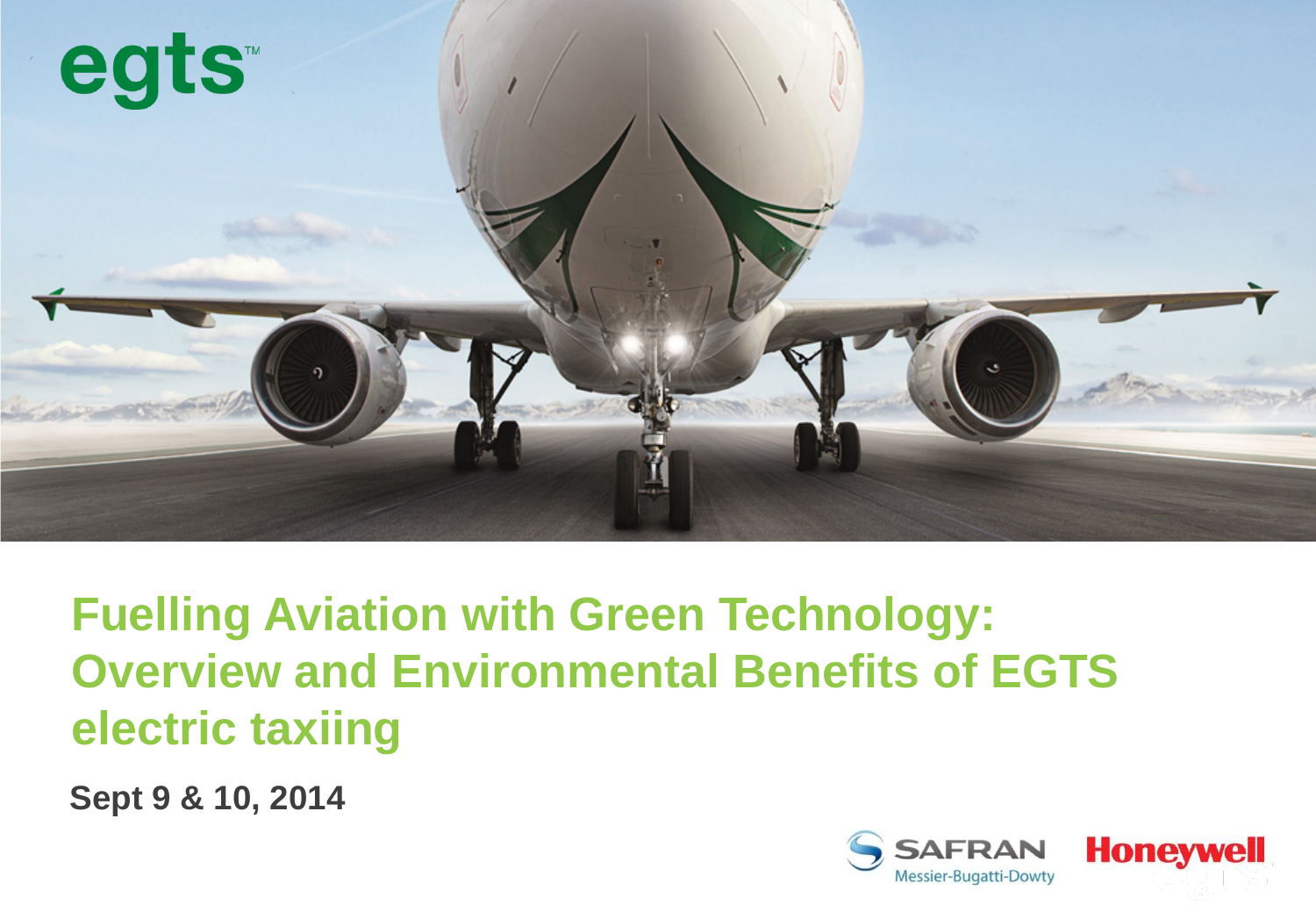## **Confidential & Proprietary Notice**

This document contains HONEYWELL and MESSIER-BUGATTI-DOWTY, SAFRAN confidential information.

This unpublished work is protected by the laws of the United States, France and other countries.

NOTICE - FREEDOM OF INFORMATION ACT (5 USC 552) AND DISCLOSURE OF CONFIDENTIAL INFORMATION GENERALLY (18 USC 1905)

This document is being furnished in confidence by HONEYWELL and MESSIER-BUGATTI-DOWTY, SAFRAN .

The information disclosed herein falls within exemption (b) (4) of 5 USC 552 and the prohibitions of 18 USC 1905.

These Commodities, Technology or Software Were Exported From the United States in Accordance with the Export Administration Regulations. Diversion Contrary to U.S. Law Prohibited.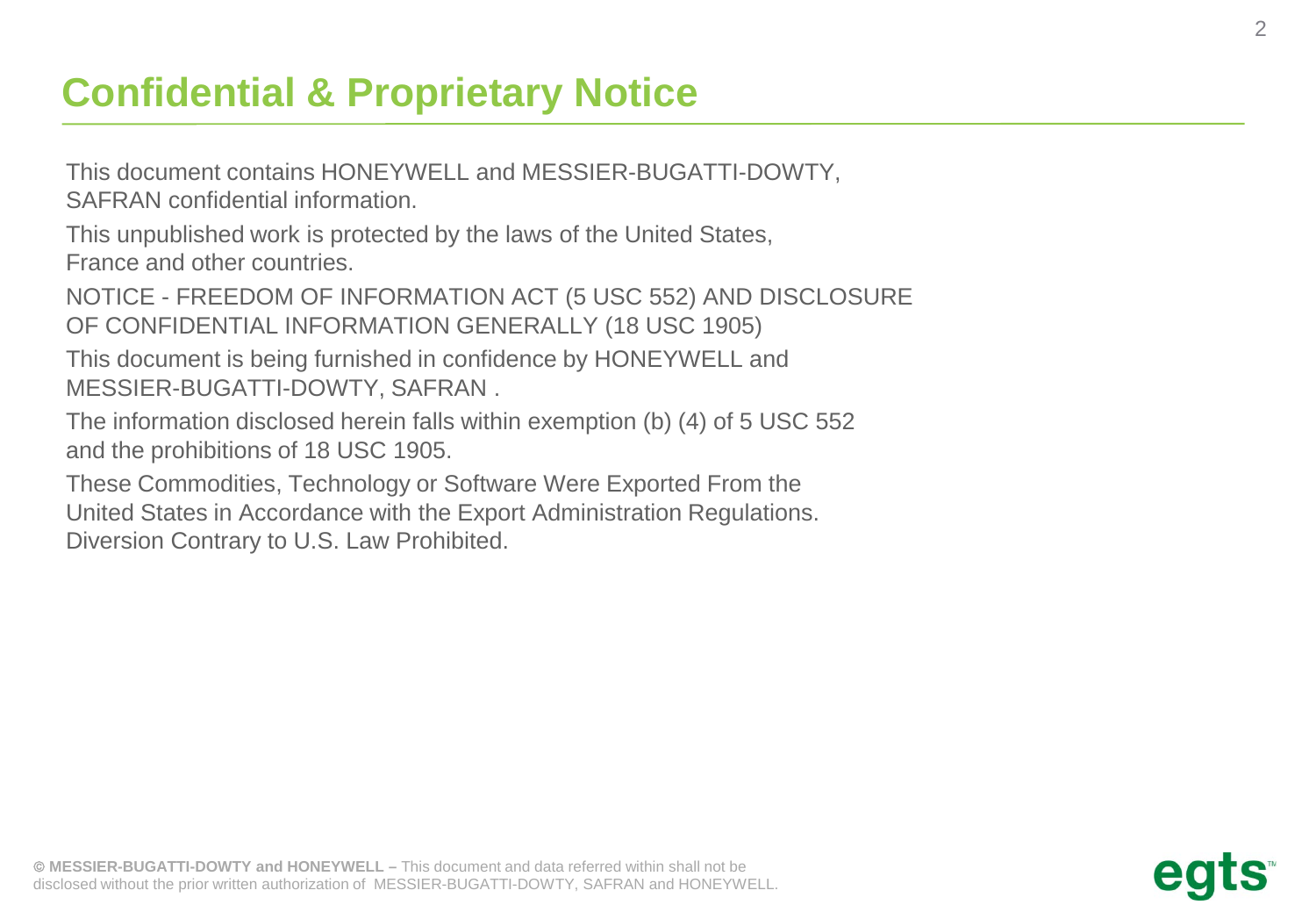- Why EGTS?
- General Introduction to EGTS System
- Benefits/Value
- Summary and Way Forward

## *Informing ICAO on EGTS Program and Related Benefits*

$$
\operatorname{\mathbf{egts}}^{\scriptscriptstyle\!\!\!\!\!\!\!\!\!\!\!\!\ {}^{\scriptscriptstyle\mathsf{m}}}
$$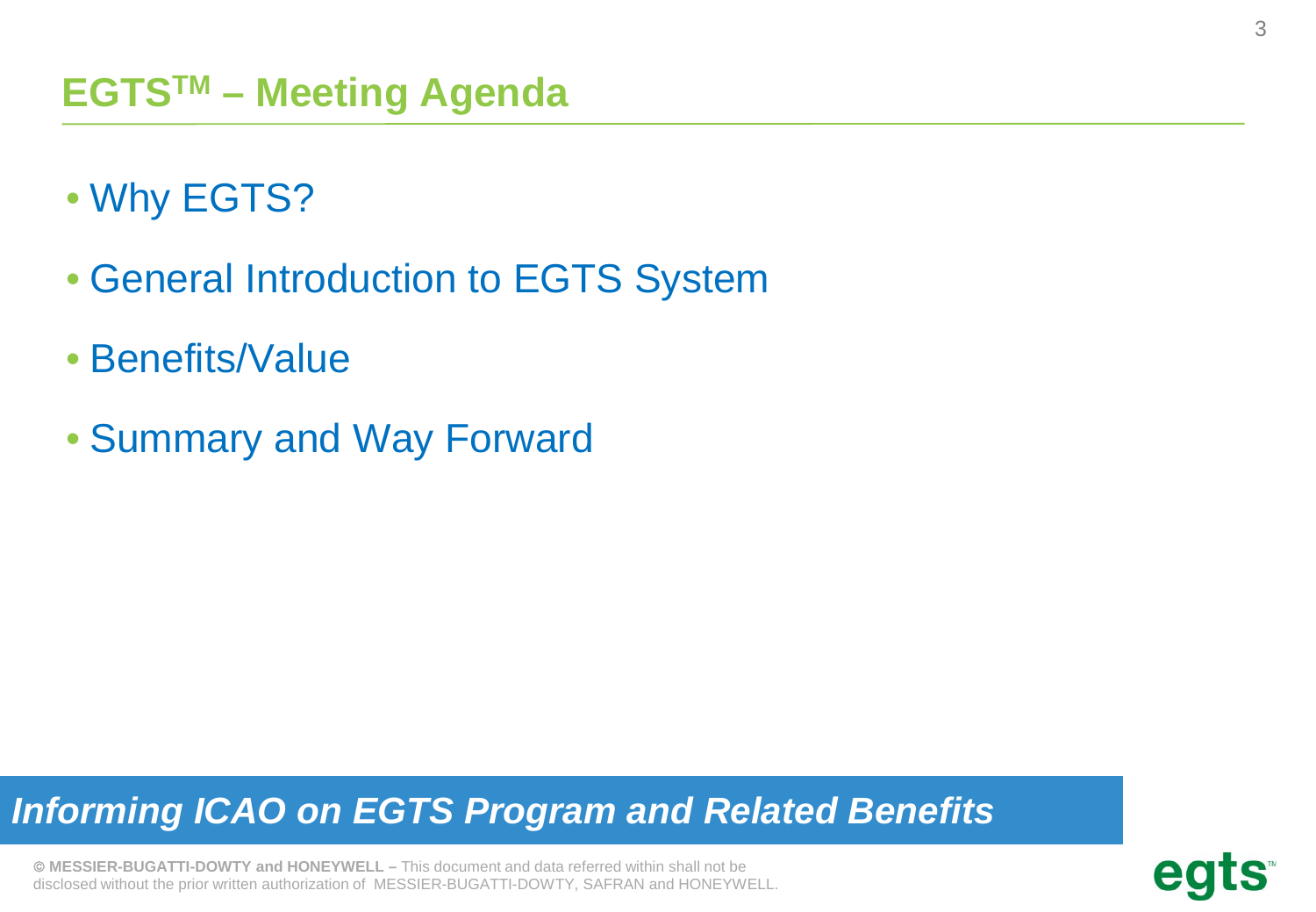**Why An Electric Taxiing System ?**

**30%-40% of Airline cost is fuel**

**6% of fuel is burnt on ground**

**60,000 FOD incidents cost \$1.1B 50% on runway & stand Insight SRI Ltd.** 

Aviation Industry produces 2% of worldwide CO<sub>2</sub> emission

**Air traffic in Europe will nearly double by 2030 19 to 39 key airports at saturation**

**Neutral Carbon Growth from 2020**



**50% reduction in carbon emission by 2050**

**EUROCONTRO** 

**Noise reduction improves comfort of passengers and ground personnel**

*SAFRAN and HONEYWELL Have Formed a 50/50 JV to Develop EGTSTM*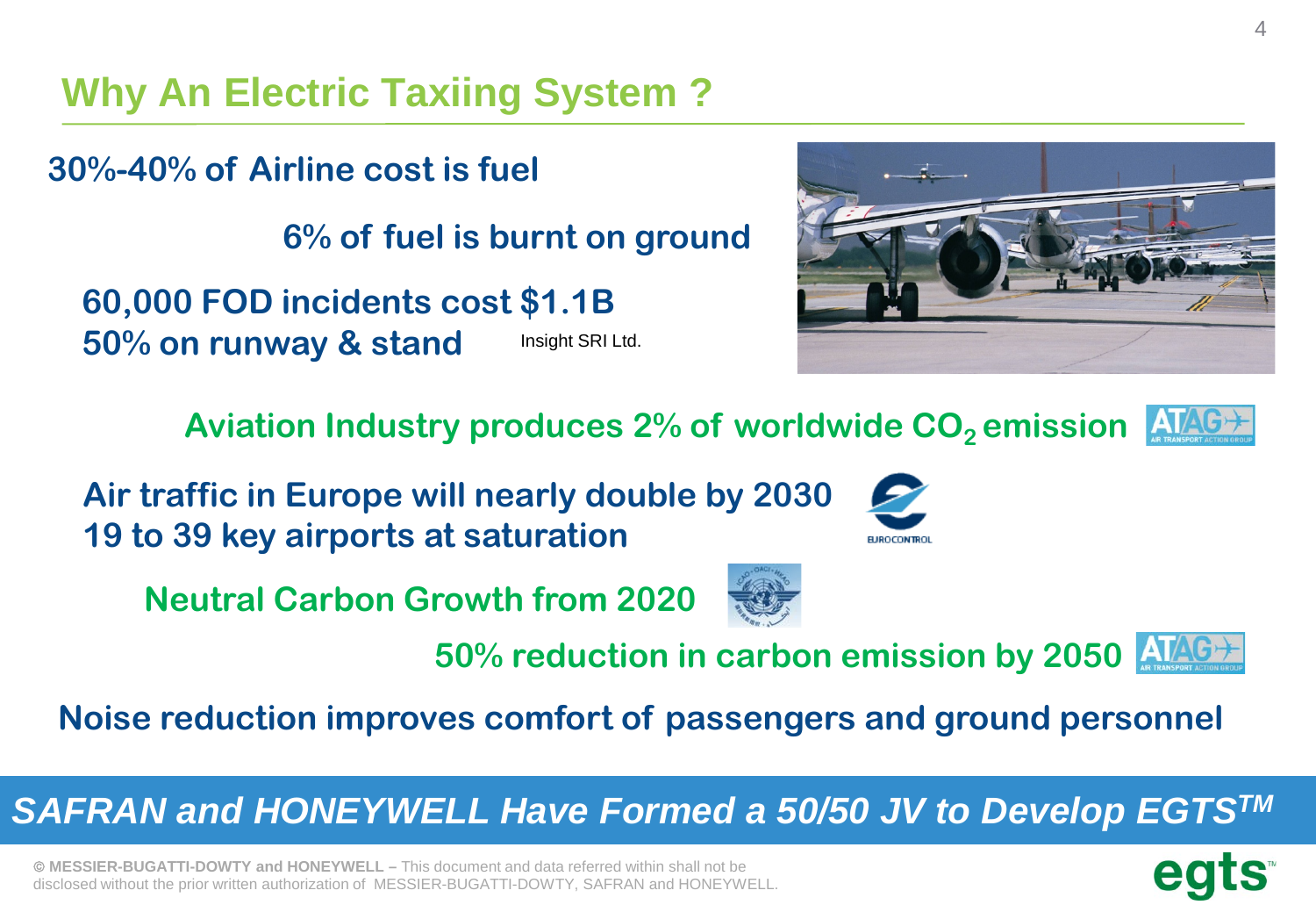## **Concept of EGTS**

## An innovative system allowing aircraft to pushback and taxi *without main engines running*



APU generator powered motors allow aircraft to "taxi"

#### *A Step Towards The More Electric Aircraft*

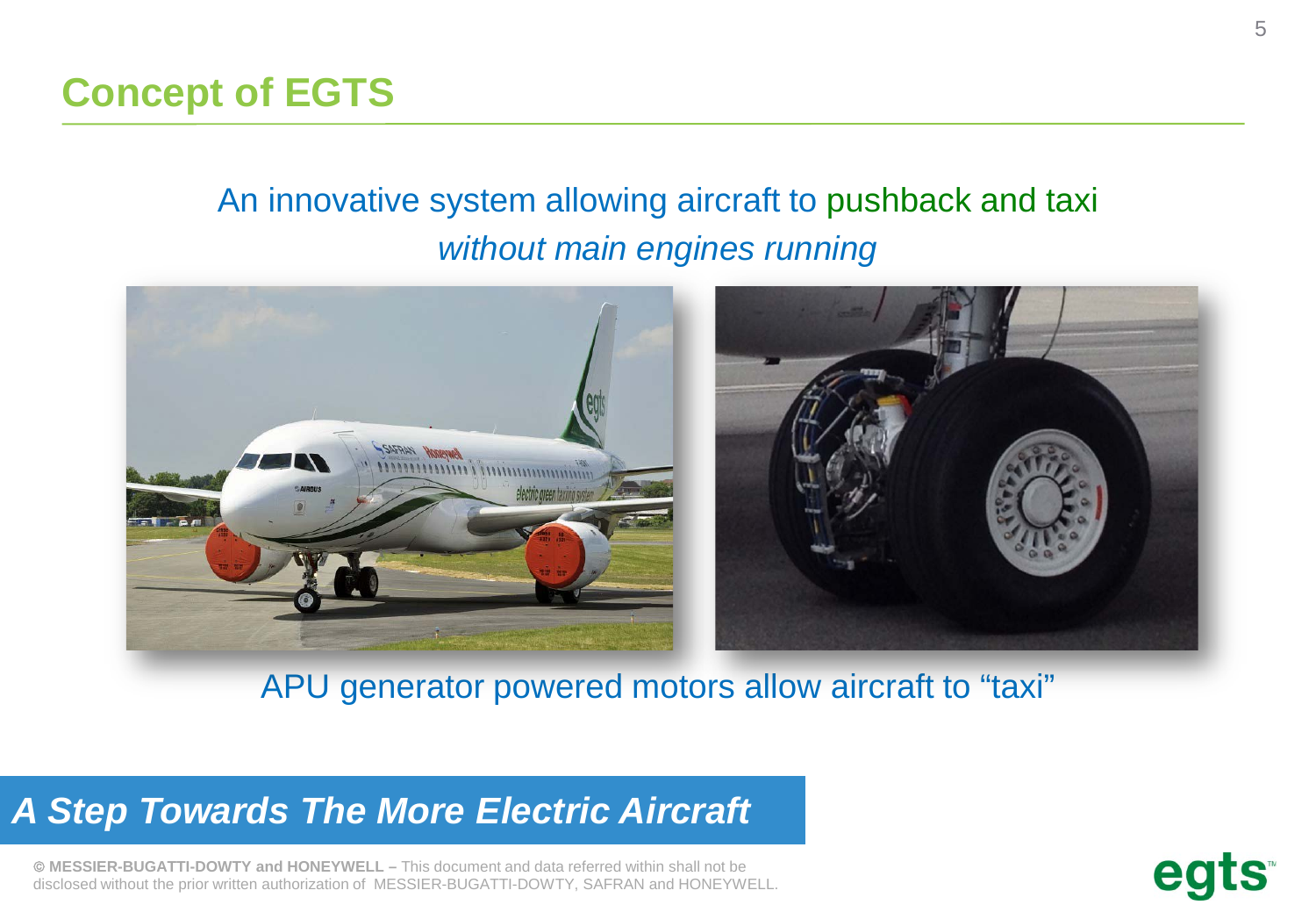## **EGTS Schematic Architecture**



### *EGTSTM - Technology Under Development*

 **MESSIER-BUGATTI-DOWTY and HONEYWELL –** This document and data referred within shall not be disclosed without the prior written authorization of MESSIER-BUGATTI-DOWTY, SAFRAN and HONEYWELL. egts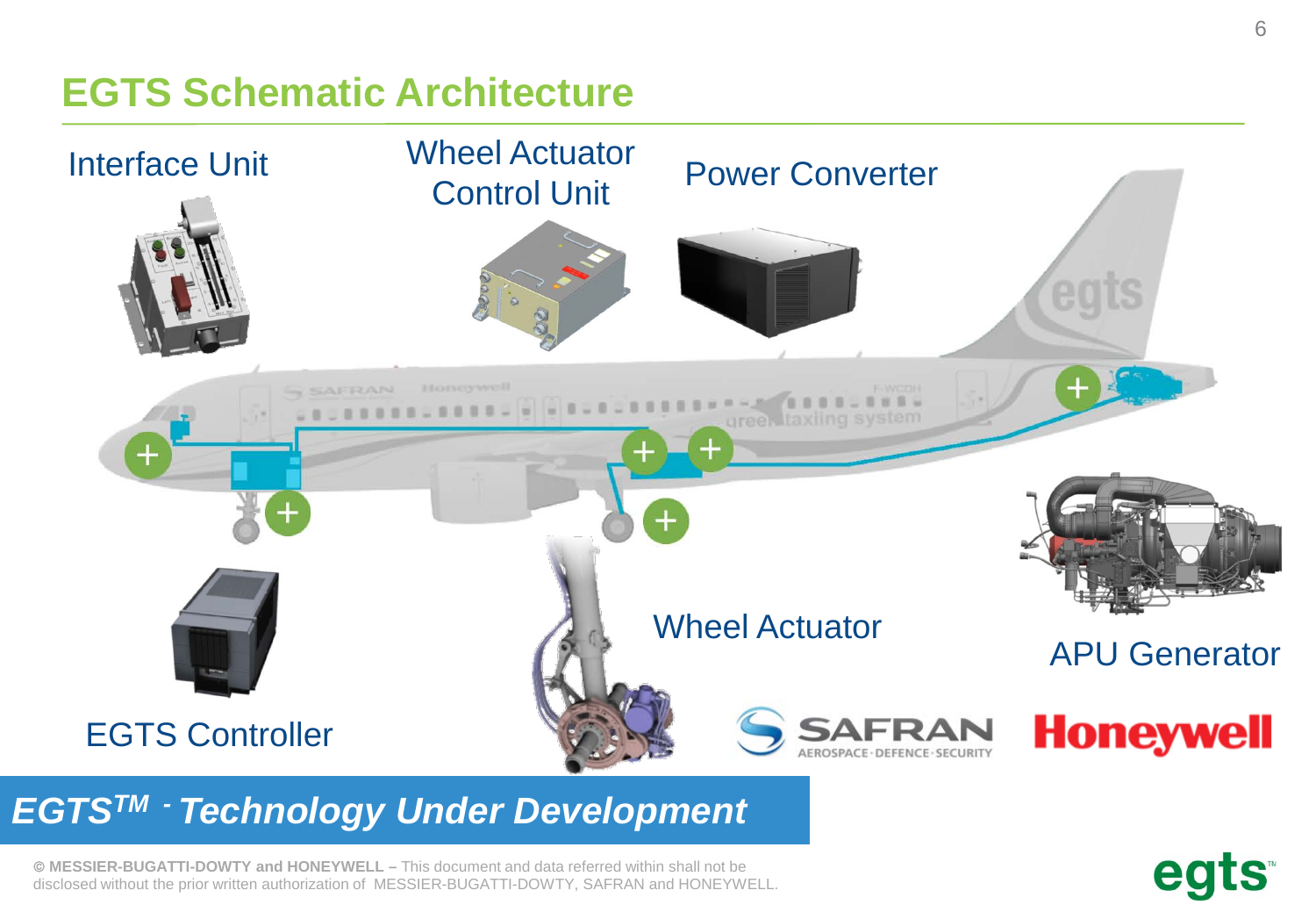## **Ground Operations Process – Pushback & Taxi Out**



## *Up to 2 Min. Time Savings with EGTS vs. Dual Engine Taxi*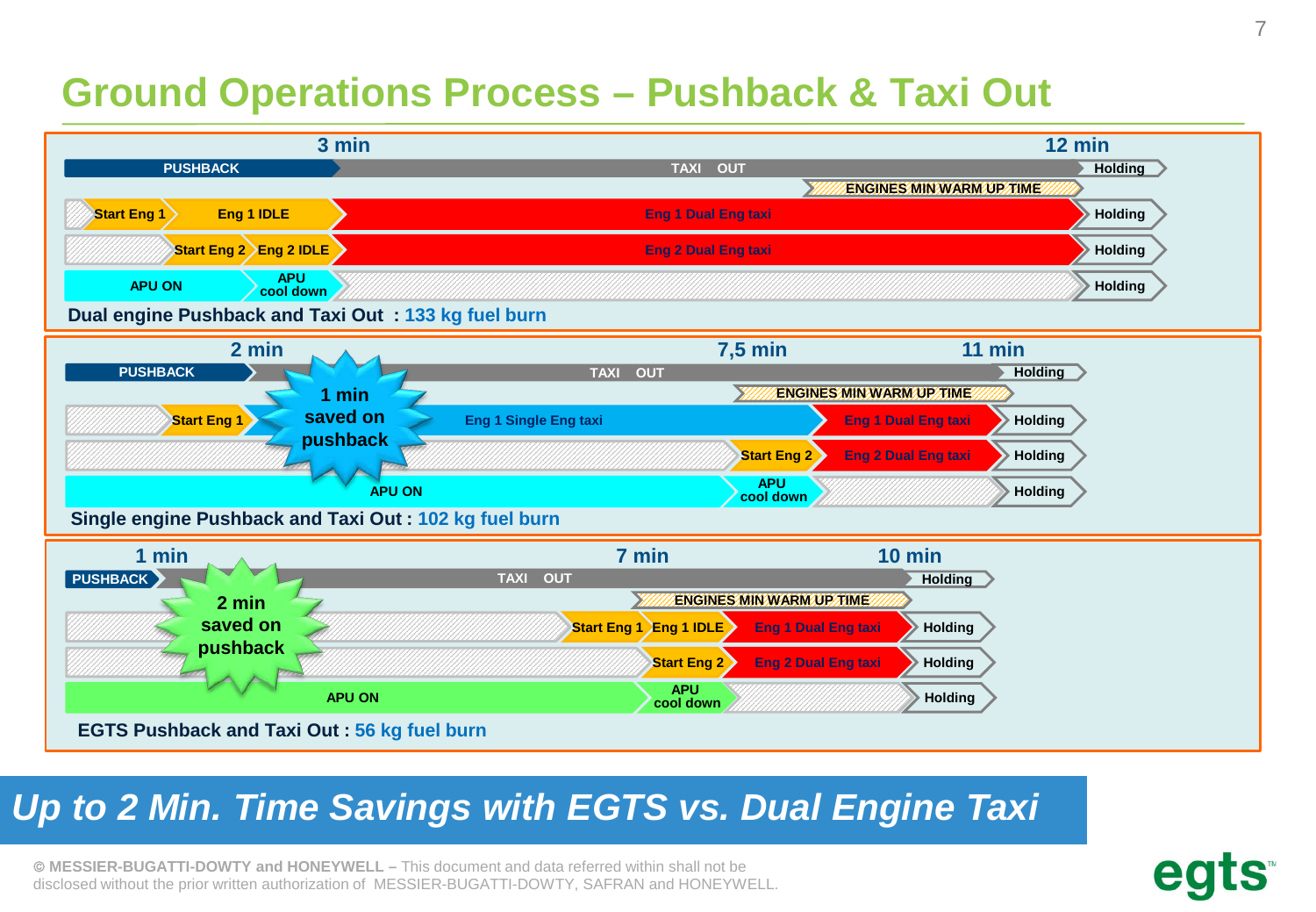## **Ground Operations Process – Taxi In**



#### *Safer Environment for Ground Handling Personnel*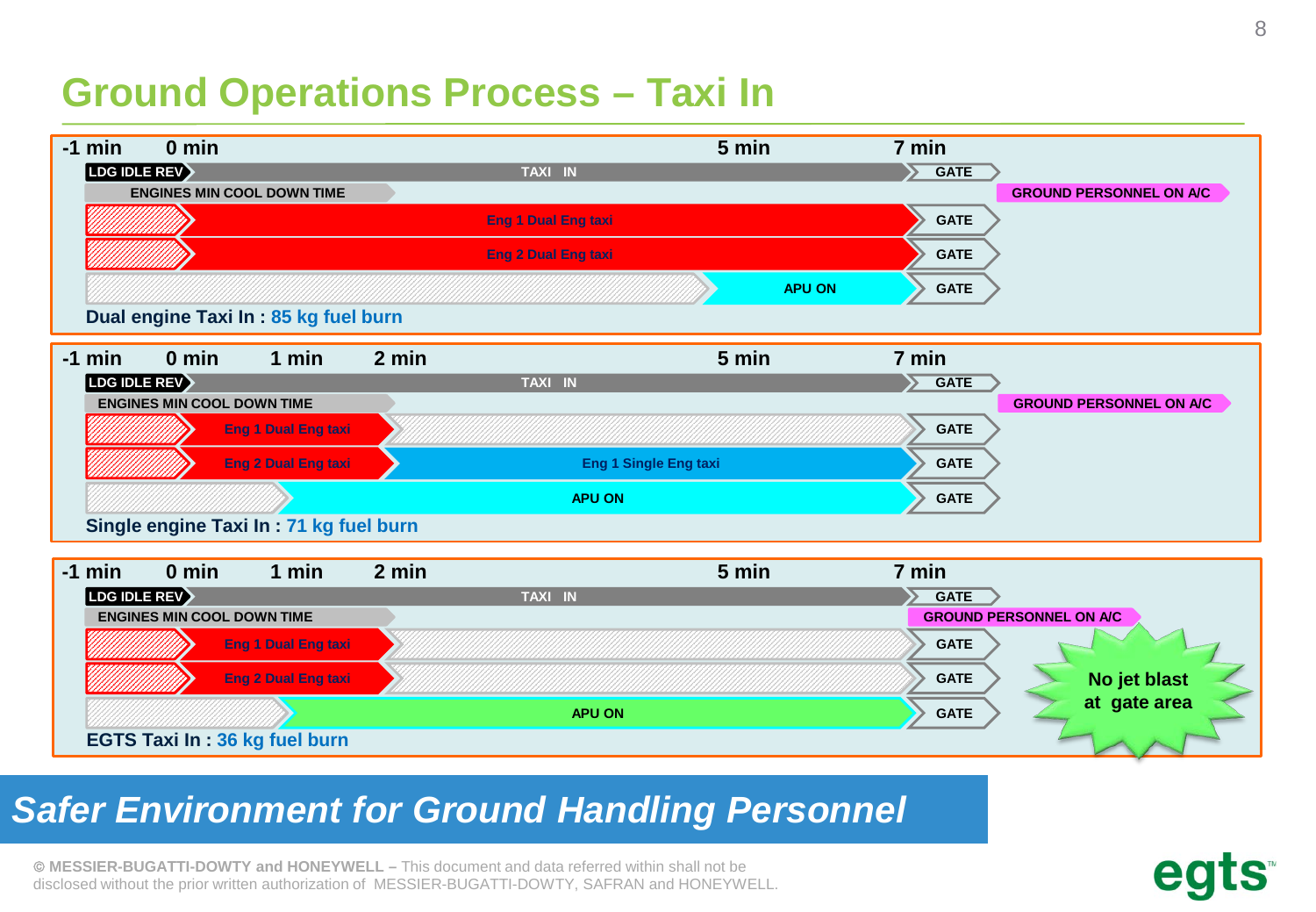## **EGTS Value Proposition**

• High value offering to Single Aisle Airline Customers with significant savings and "Green" benefits,

#### *designed to*:

– meet Airlines & Airports operational requirements

#### *reducing*:

- Fuel burn
- Airport Emissions / Noise
- Need for Ground Tug
- Other Direct Operation Costs



#### *Target Savings: ~3% Block Fuel Reduction Depending on Mission*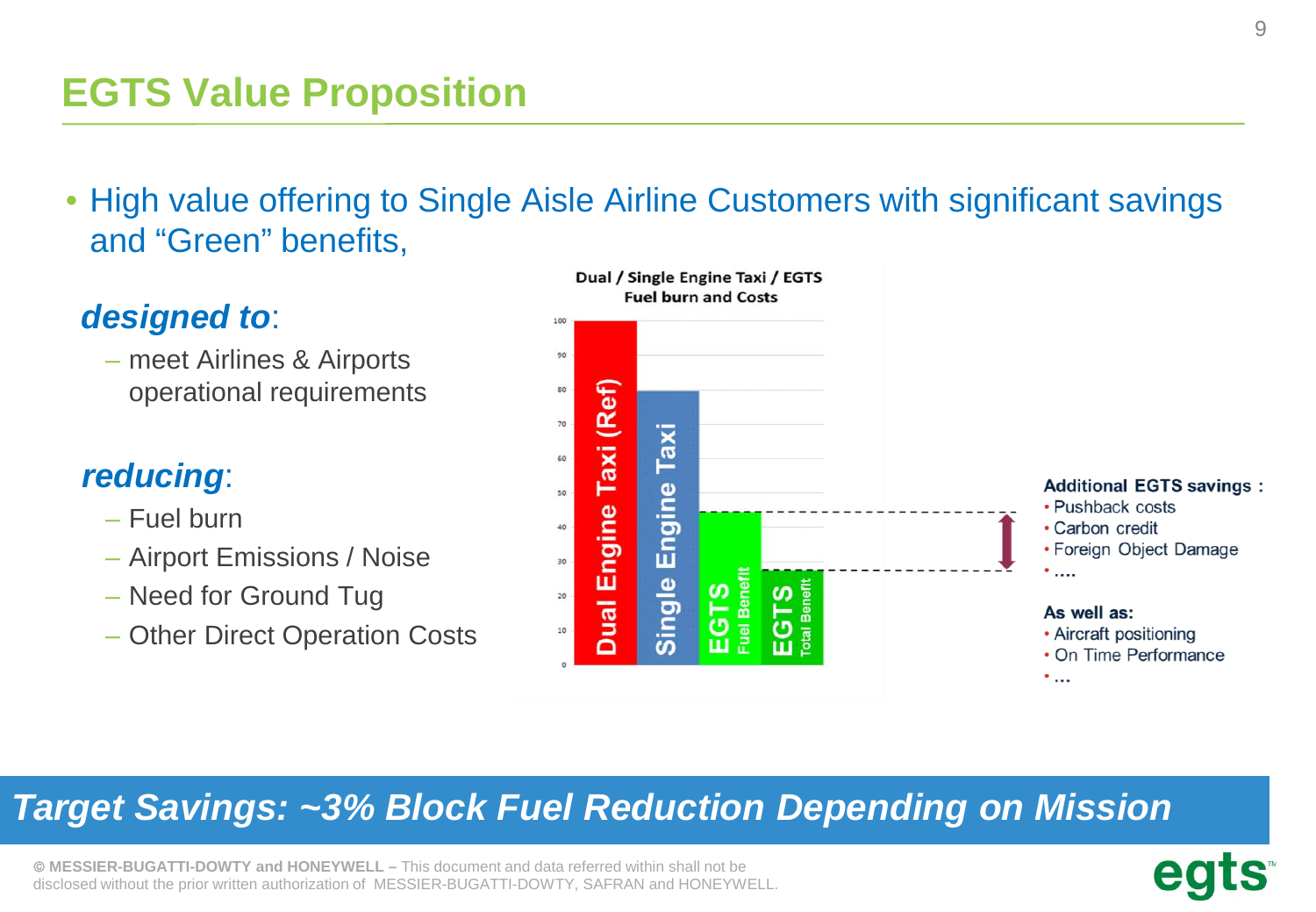# **EGTS Environmental Benefits**

• Slashing fuel burn and emissions on ground









Example : 17 min taxi out



## *The Best Opportunity to Drastically Reduce Emissions on Ground*

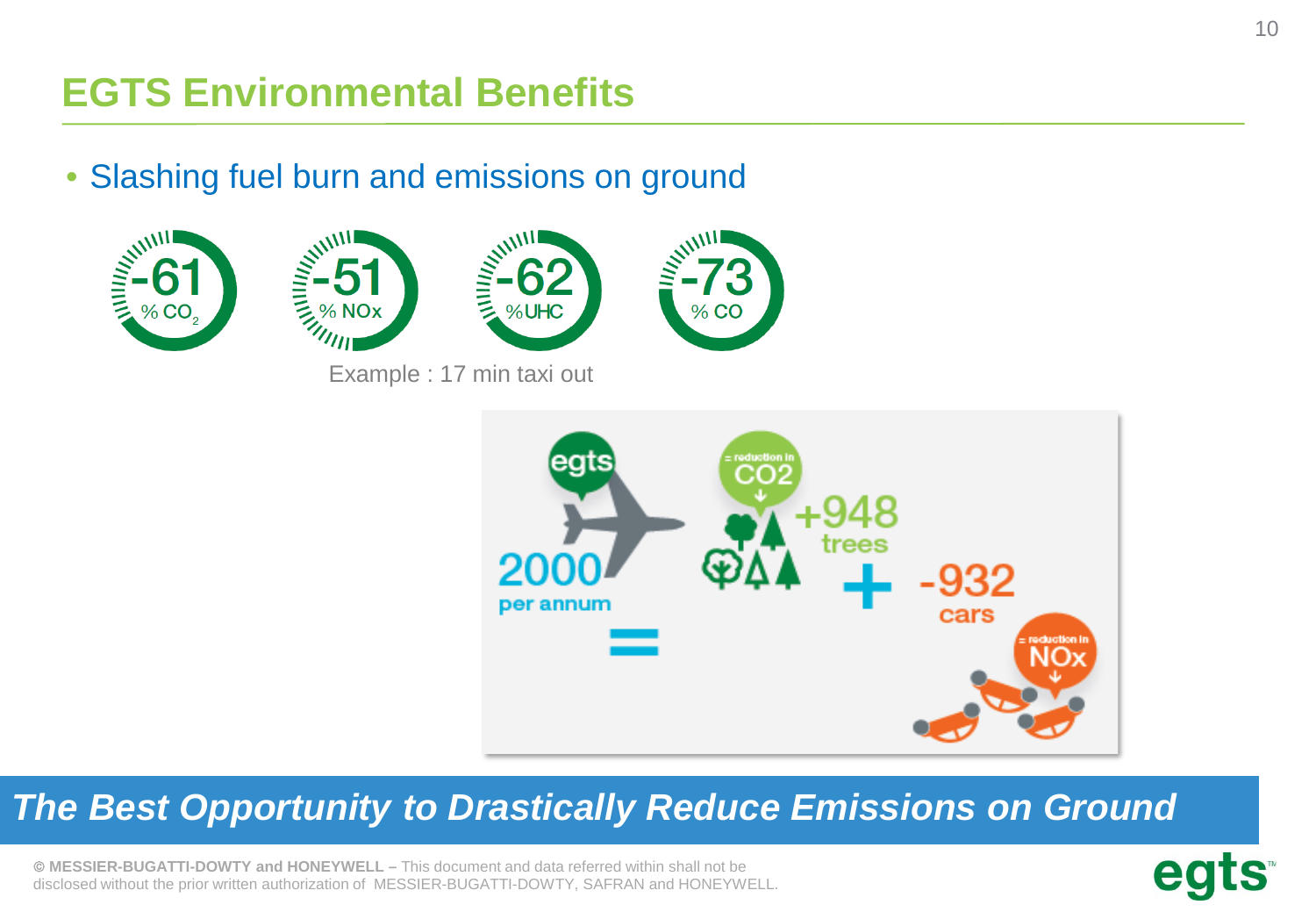## **EGTS Benefits Airlines, Airports, Community and Passengers**



- **Airline**:
	- Improved gate availability
	- **Improved ground** personnel safety
	- No jet blast
	- Less vehicles on apron
- emissions
- Reduced noise

#### **Passengers**:

Reduced noise



- 
- **Passengers**:
	- Reduced noise
	- Faster exit and luggage availability

safety (no jet blast)

Improved ground personnel

## *Delivers Benefits to All Stakeholders*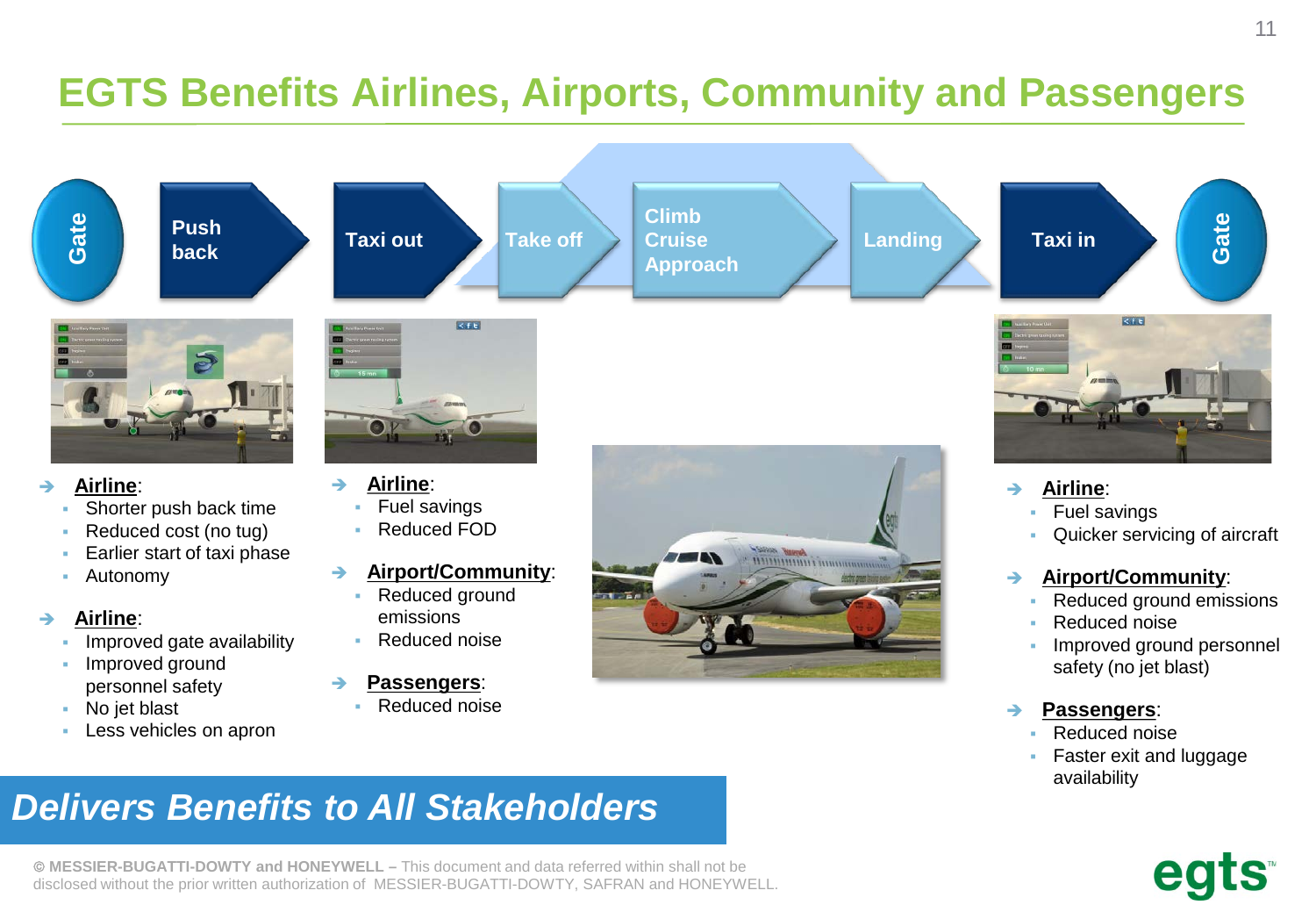## • **Main benefits**

- **Fuel burn and pushback costs savings**
- **Ground operations improvements**
- **Environmental footprint reduction**

## • **Next steps**

- **Technology maturing through simulation and test program in labs and on aircraft**
- **Work on benefits for all stakeholders – Airlines, Airports, Community**

## *EGTS : An Innovation Supporting Sustainability*